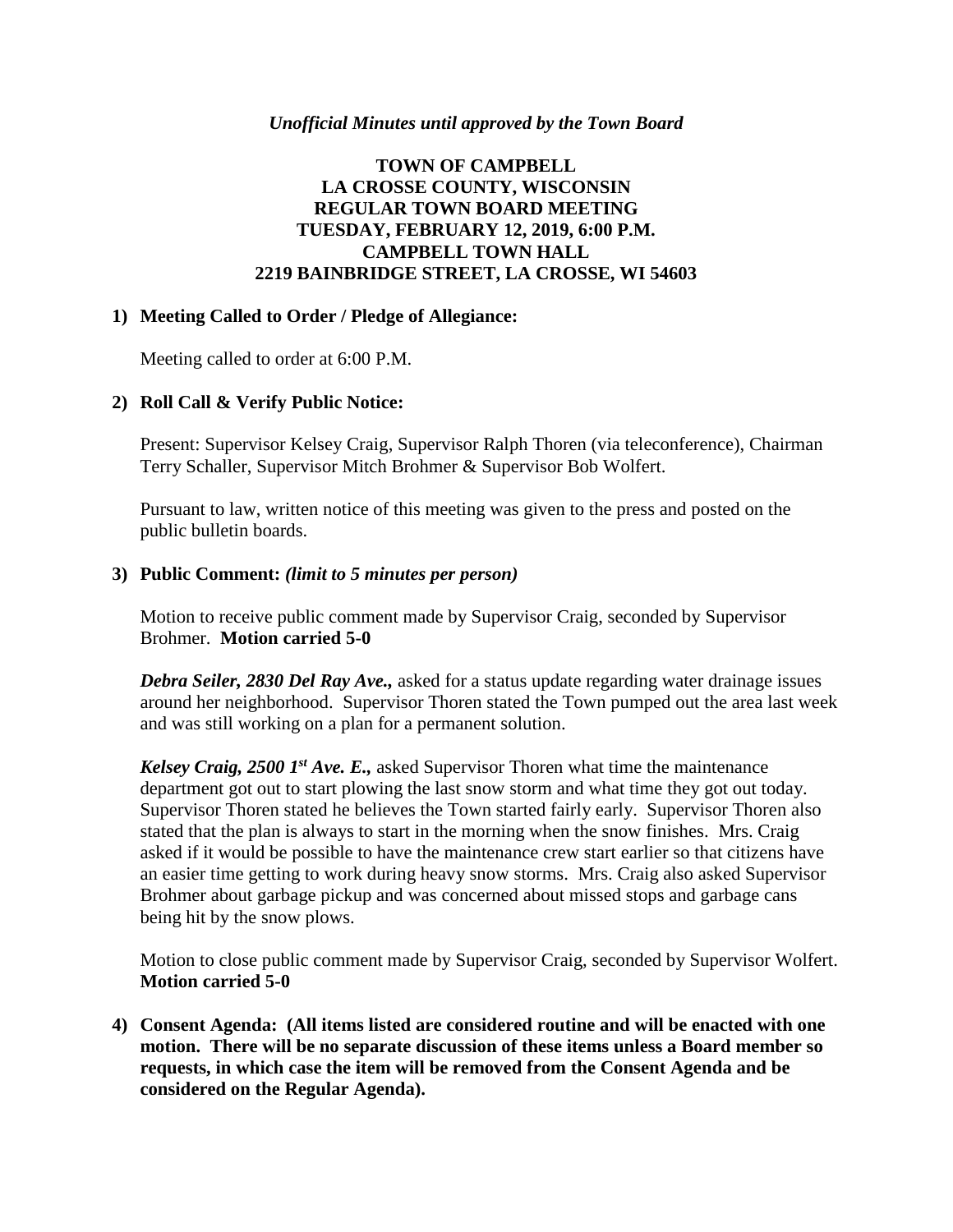**A) Approval of Minutes:** Regular Board Meeting 01/08/2019, Special Board Meeting 01/22/2019

## **B) Plan Commission Meeting Recommendations:** No Meeting

## **C) Payment of Bills:**

Motion to approve the Consent Agenda made by Supervisor Brohmer, seconded by Chairman Schaller. **Motion carried 5-0**

#### **5) Business:**

**A)** Approval of refunds due for 2018 taxes. (Clerk)

Motion to approve refunds due for 2018 taxes made by Supervisor Craig, seconded by Chairman Schaller. **Motion carried 5-0**

**B)** Approval of a Temporary Class "B" Retailer's License for the French Island Lions Club for February 23, 2019 at the Community Center. (Clerk)

Motion to a Temporary Class "B" Retailer's License for the French Island Lions Club for February 23, 2019 at the Community Center made by Supervisor Craig, seconded by Chairman Schaller. **Motion carried 5-0**

**C)** Resolution #2019-1: Support for Star of the Sea's development project. (Chair)

Motion to file a resolution of support for Star of the Sea's project to develop 129 Clinton Street provided that all of the necessary permits and regulations are met made by Supervisor Brohmer, seconded by Chairman Schaller. **Motion carried 3-2 (Supervisor Craig and Supervisor Wolfert voted "against")** 

**D)** Alternate for the La Crosse County Plan Committee. (Chair)

Motion to appoint Mitch Brohmer as an alternate for the La Crosse County Plan Committee made by Supervisor Craig, seconded by Supervisor Wolfert. **Motion carried 5-0**

**E)** Appointment of Planning & Zoning Commission member. (Chair)

Motion to post on Facebook made by Supervisor Craig, seconded by Chairman Schaller. **Motion carried 5-0**